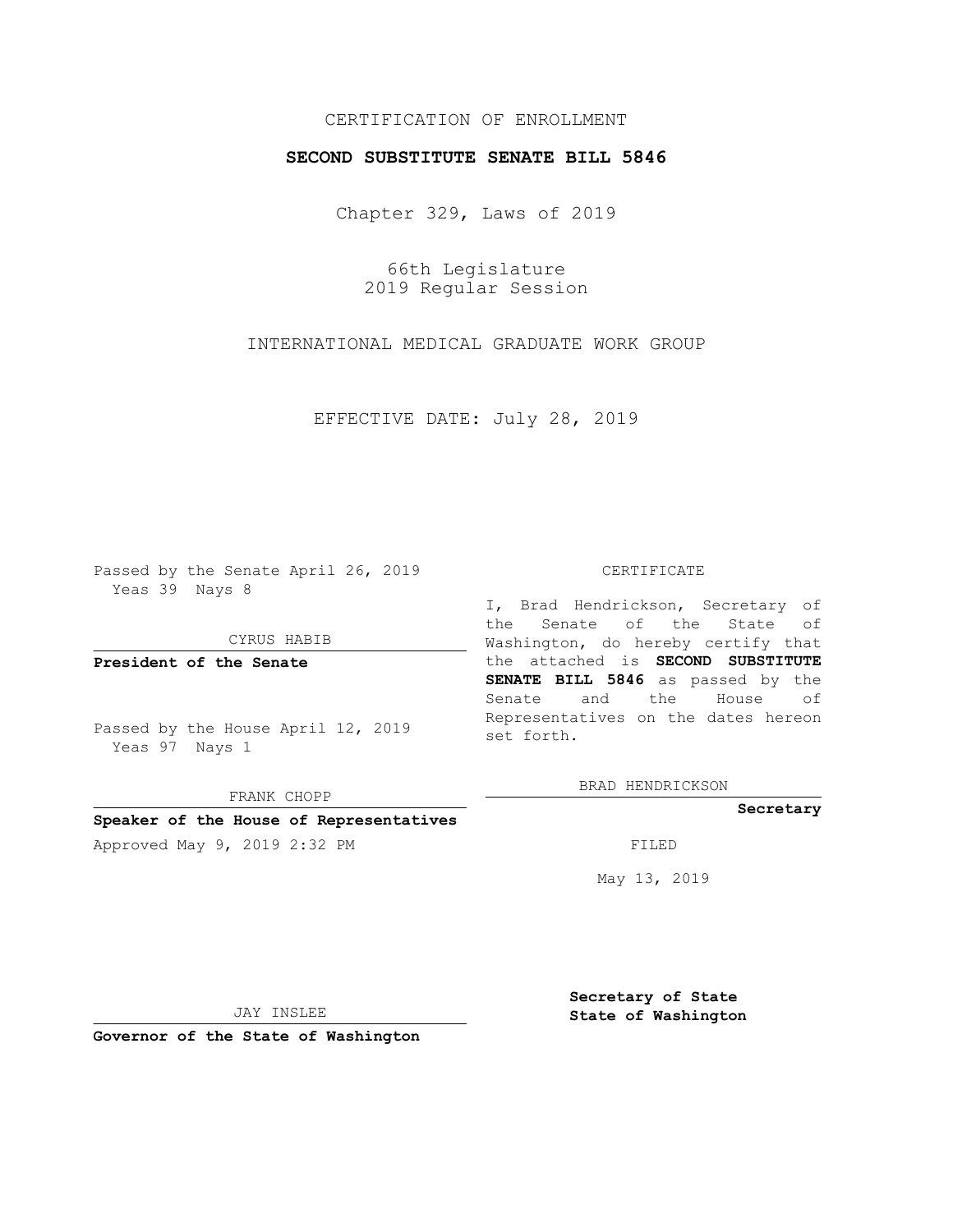## **SECOND SUBSTITUTE SENATE BILL 5846**

AS AMENDED BY THE HOUSE

Passed Legislature - 2019 Regular Session

# **State of Washington 66th Legislature 2019 Regular Session**

**By** Senate Ways & Means (originally sponsored by Senators Saldaña, Hasegawa, Randall, Nguyen, Wilson, C., Keiser, Das, Cleveland, and Dhingra)

READ FIRST TIME 03/01/19.

1 AN ACT Relating to the integration of international medical 2 graduates into Washington's health care delivery system; creating new 3 sections; and providing an expiration date.

4 BE IT ENACTED BY THE LEGISLATURE OF THE STATE OF WASHINGTON:

5 NEW SECTION. **Sec. 1.** (1) The legislature finds that a shortage 6 of primary care health care providers has created significant 7 provider access issues in Washington.

 (2) The legislature further finds that international medical graduates residing in the state could provide increased access to primary care for state residents, but international medical graduates 11 routinely face barriers to practice.

 (3) Therefore, the legislature intends to establish the international medical graduate work group to study barriers to practice and make recommendations on how the state can implement an international medical graduate assistance program by January 1, 2022, to assist international medical graduates in integrating into the 17 Washington health care delivery system.

18 NEW SECTION. **Sec. 2.** (1) Subject to the availability of amounts 19 appropriated for this specific purpose, the international medical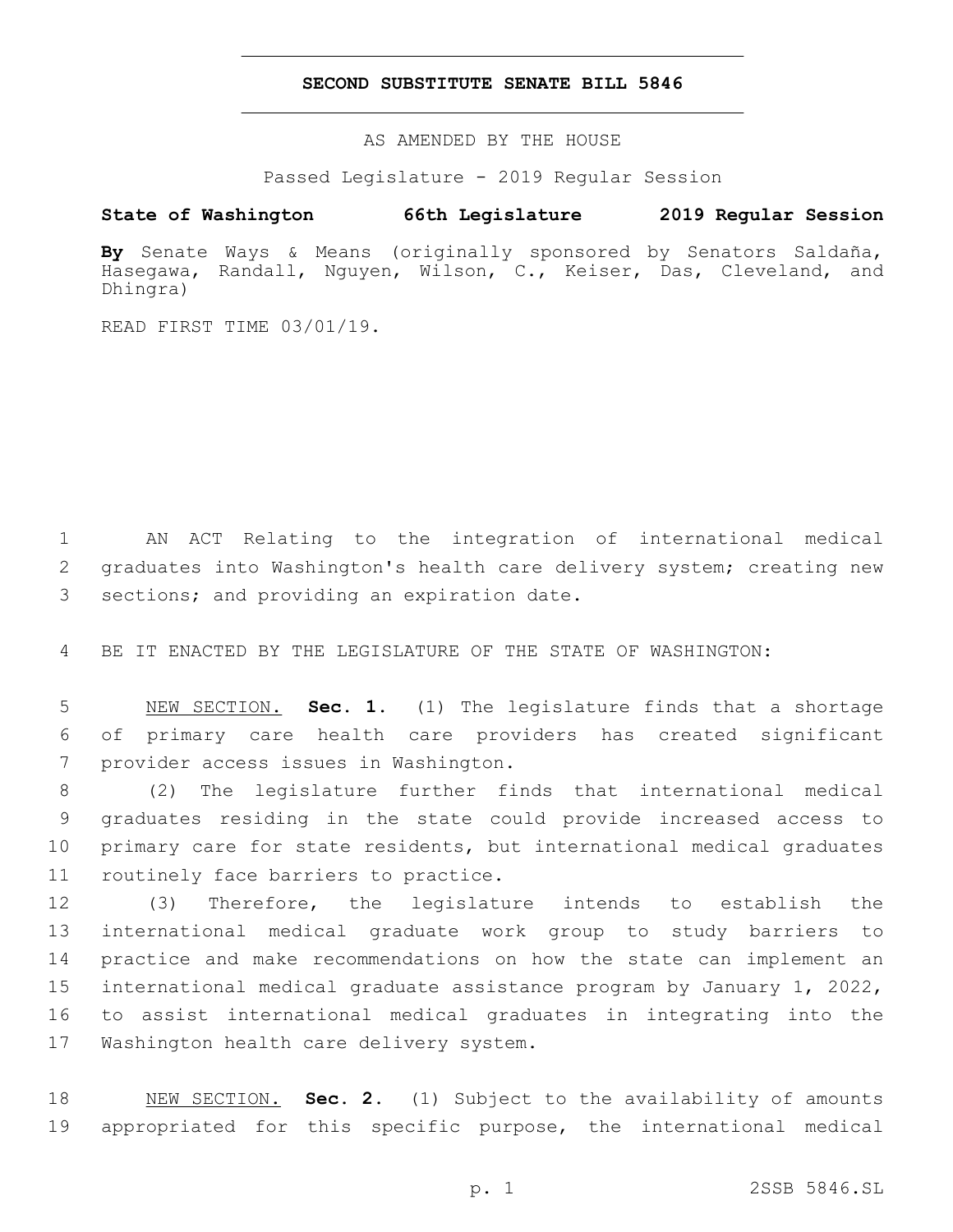graduate work group is established. The work group membership must consist of the following members appointed by the governor:

 (a) A representative from the medical quality assurance commission;4

 (b) A representative from the department of health, health 6 systems quality assurance division;

 (c) A representative from the University of Washington school of 8 medicine graduate medical education program;

 (d) A representative from the Washington State University Elson S. Floyd college of medicine graduate medical education program;

 (e) A representative from the Pacific Northwest University of Health Sciences college of osteopathic medicine graduate medical 13 education program;

 (f) A representative from a statewide association representing 15 physicians;

 (g) A representative from the Washington state family medicine 17 residency network;

 (h) A representative from a primary care health care employer in 19 a rural or underserved area of Washington;

 (i) A representative from a health carrier offering coverage in a 21 rural or underserved area of Washington;

 (j) A licensed physician with experience working with 23 international medical graduates;

 (k) A representative from an organization specializing in refugee 25 advocacy in Washington;

 (l) A representative from an organization serving refugee 27 physicians and international medical graduates;

 (m) A representative from an organization offering counseling and educational programs to internationally trained health professionals;

 (n) A representative from an organization representing community 31 and migrant health centers; and

(o) At least two international medical graduates.

(2) The work group must:33

 (a) Develop strategies and recommendations for reducing barriers for international medical graduates obtaining residency positions in 36 Washington, including preresidency training;

 (b) Make recommendations for the appropriate number of residency positions to be designated for international medical graduates, and the locations and specialties of those positions; and